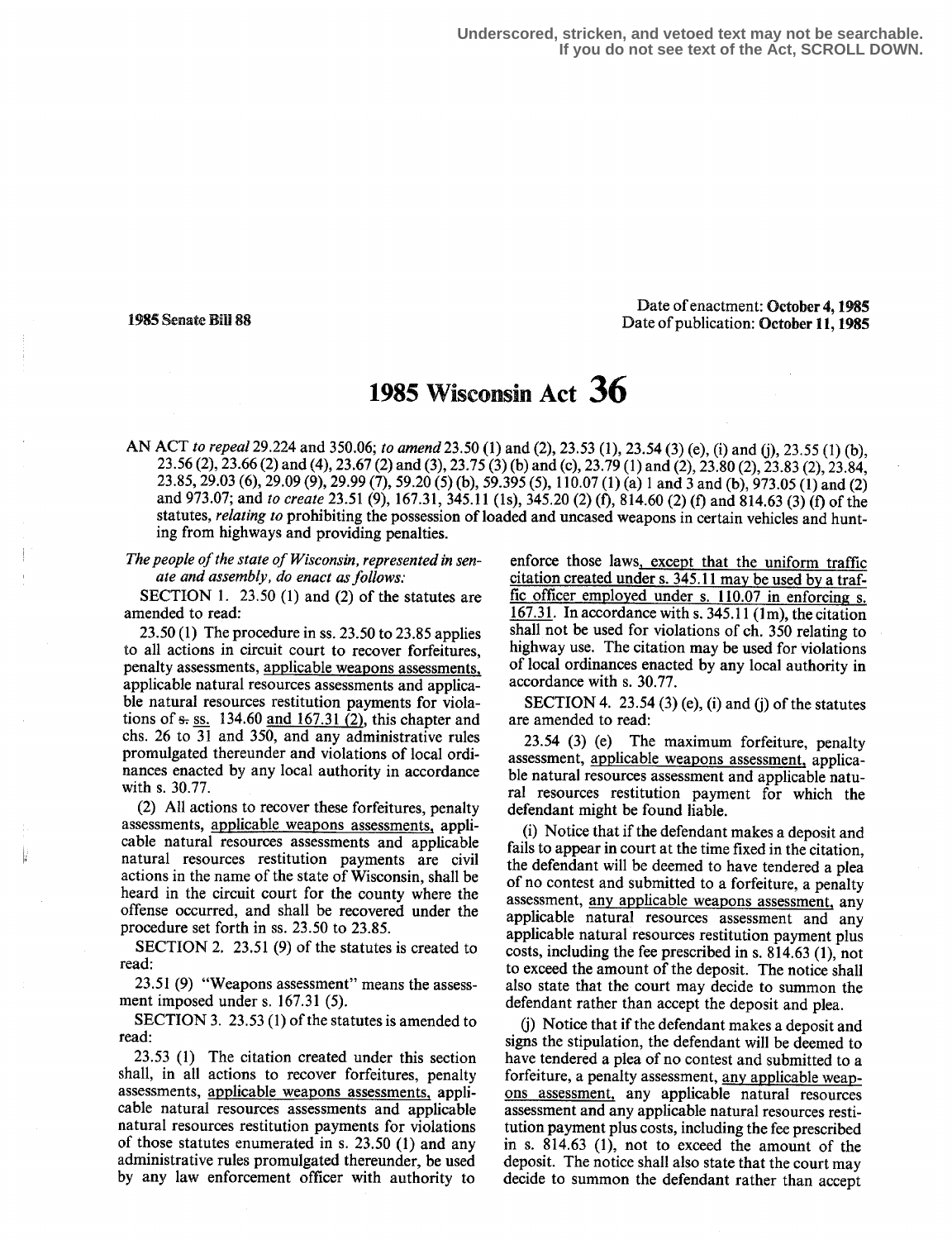# $85 WISACT 36 -570 -$

the deposit and stipulation, and that the defendant may, at any time prior to or at the time of the court appearance date, move the court for relief from the effects of the stipulation.

SECTION 5. 23.55 (1) (b) of the statutes is amended to read:

23.55 (1) (b) A plain and concise statement of the violation identifying the event or occurrence from which the violation arose and showing that the plaintiff is entitled to relief, the statute upon which the cause of action is based and a demand for a forfeiture, the amount of which shall not exceed the maximum set by the statute involved, a penalty assessment, any applicable weapons assessment, any applicable natural resources assessment, any applicable natural resources restitution payment and such other relief that is sought by the plaintiff.

SECTION 6. 23 .56 (2) of the statutes is amended to read:

23.56 (2) In actions to collect forfeitures, penalty assessments, applicable weapons assessments, applicable natural resources assessments and applicable natural resources restitution payments, the judge who issues a warrant under sub. (1) may endorse upon the warrant the amount of the deposit. If no endorsement is made, the deposit schedule under s. 23 .66 shall apply, unless the court directs that the person be brought before the court.

SECTION 7. 23.66  $(2)$  and  $(4)$  of the statutes are amended to read:

23.66 (2) The person receiving the deposit shall prepare a receipt in triplicate showing the purpose for which the deposit is made, stating that the defendant may inquire at the office of the clerk of court or municipal court regarding the disposition of the deposit, and notifying the defendant that if he or she fails to appear in court at the time fixed in the citation he or she will be deemed to have tendered a plea of no contest and submitted to a forfeiture, a penalty assessment, any applicable weapons assessment, any applicable natural resources assessment and any applicable natural resources restitution payment plus costs, including the fee prescribed in s. 814.63 (1), not to exceed the amount of the deposit which the court may accept. The original of the receipt shall be delivered to the defendant in person or by mail. If the defendant pays by check, share draft or other draft, the check, share draft or other draft or a microfilm copy of the check, share draft or other draft shall be considered a receipt.

(4) The basic amount of the deposit shall be determined in accordance with a deposit schedule which the judicial conference shall establish. Annually, the judicial conference shall review and may revise the schedule. In addition to the basic amount determined according to the schedule, the deposit shall include court costs, including the fee prescribed in s. 814.63 (1), any applicable penalty assessment, any applicable weapons assessment, any applicable natural resources assessment and any applicable natural resources restitution payment.

SECTION 8. 23.67 (2) and (3) of the statutes are amended to read:

23 .67 (2) The deposit and stipulation of no contest may be made at any time prior to the court appearance date. By signing the stipulation, the defendant is deemed to have tendered a plea of no contest and submitted to a forfeiture, a penalty assessment, any applicable weapons assessment, any applicable natural resources assessment and any applicable natural resources restitution payment plus costs, including the fee prescribed in s. 814.63 (1), not to exceed the amount of the deposit.

(3) The person receiving the deposit and stipulation of no contest shall prepare a receipt in triplicate showing the purpose for which the deposit is made, stating that the defendant may inquire at the office of the clerk of court or municipal court regarding the disposition of the deposit, and notifying the defendant that if the stipulation of no contest is accepted by the court the defendant will be deemed to have submitted to a forfeiture, a penalty assessment, any applicable weapons assessment, any applicable natural resources assessment and any applicable natural resources restitution payment plus costs, including the fee prescribed in s. 814.63 (1), not to exceed the amount of the deposit. Delivery of the receipt shall be made in the same manner as in s. 23.66.

SECTION 9. 23.75 $(3)$  (b) and (c) of the statutes are amended to read:

23.75 (3) (b) If the defendant has made a deposit, the citation may serve as the initial pleading and the defendant shall be deemed to have tendered a plea of no contest and submitted to a forfeiture, a penalty assessment, any applicable weapons assessment, any applicable natural resources assessment and any applicable natural resources restitution payment plus the fee prescribed in s. 814.63 (1), not exceeding the amount of the deposit. The court may either accept the plea of no contest and enter judgment accordingly, or reject the plea and issue a summons. If the defendant fails to appear in response to the summons, the court shall issue an arrest warrant. If the court accepts the plea of no contest, the defendant may move within 90 days after the date set for appearance to withdraw the plea of no contest, open the judgment and enter a plea of not guilty if the defendant shows to the satisfaction of the court that failure to appear was due to mistake, inadvertence, surprise or excusable neglect. If a party is relieved from the plea of no contest, the court or judge may order a written complaint to be filed and set the matter for trial. After trial the costs and fees shall be taxed as provided by law. If on reopening the defendant is found not guilty, the court shall delete the record of conviction and shall order the defendant's deposit returned.

(c) If the defendant has made a deposit and stipulation of no contest, the citation may serve as the initial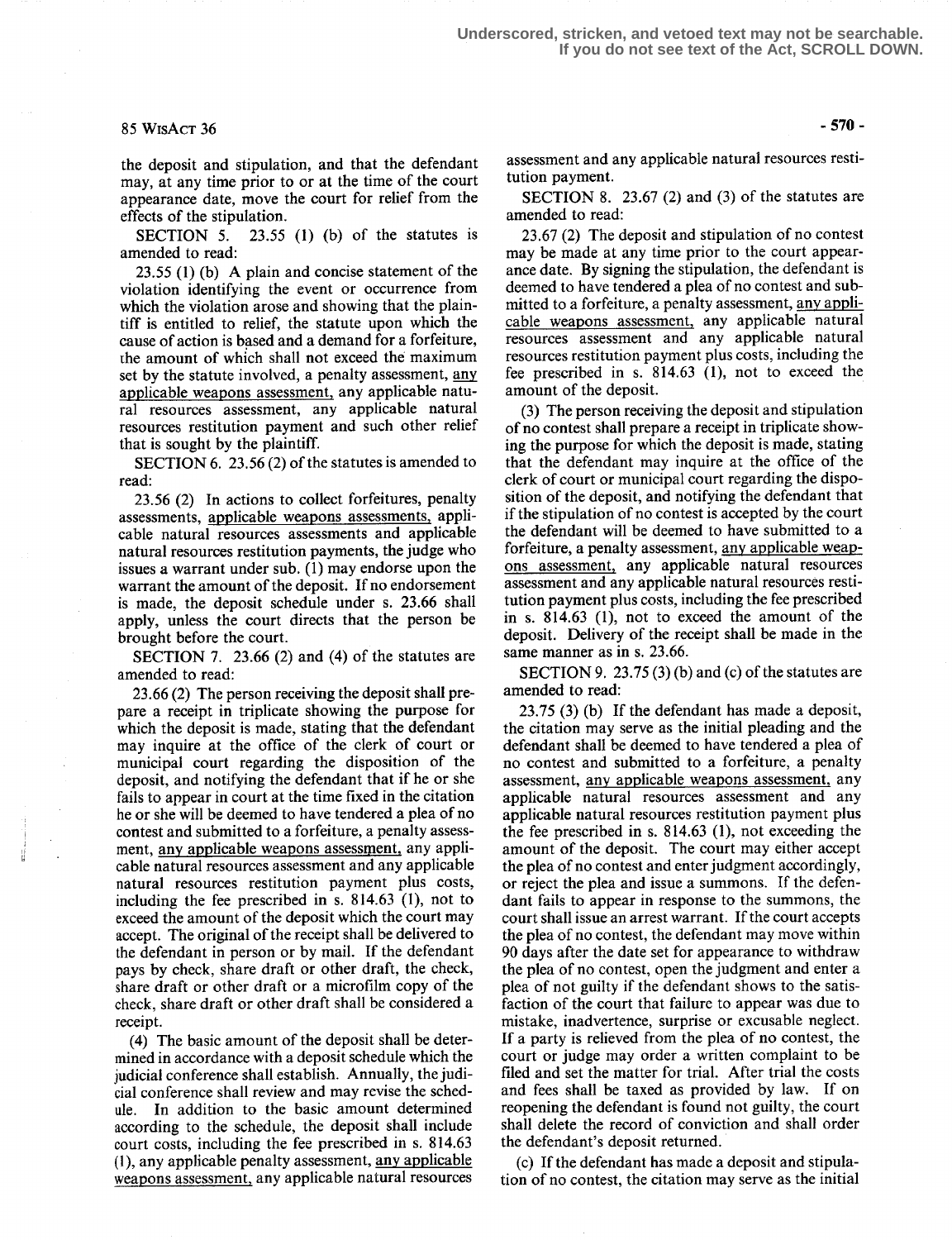pleading and the defendant shall be deemed to have tendered a plea of no contest and submitted to a forfeiture, a penalty assessment, any applicable weapons assessment, any applicable natural resources assessment and any applicable natural resources restitution payment plus the fee prescribed in s. 814.63 (1), not exceeding the amount of the deposit. The court may either accept the plea of no contest and enter judgment accordingly, or reject the plea and issue a summons. If the defendant fails to appear in response to the summons, the court shall issue an arrest warrant. After signing a stipulation of no contest, the defendant may, at any time prior to or at the time of the court appearance date, move the court for relief from the effect of the stipulation. The court may act on the motion, with or without notice, for cause shown by affidavit and upon just terms, and relieve the defendant from the stipulation and the effects thereof. If the defendant is relieved from the stipulation of no contest, the court may order a citation or complaint to be filed and set the matter for trial. After trial the costs and fees shall be taxed as provided by law.

SECTION 10. 23.79 (1) and (2) of the statutes are amended to read:

23.79 (1) If the defendant is found guilty, the court may enter judgment against the defendant for a monetary amount not to exceed the maximum forfeiture provided by the statute for the violation, the penalty assessment, any applicable weapons assessment, any applicable natural resources assessment, any applicable natural resources restitution payment and for costs.

(2) The payment of any judgment may be suspended or deferred for not more than 90 days in the discretion of the court. In cases where a deposit has been made, any forfeitures, penalty assessments, weapons assessments, natural resources assessments, natural resources restitution payments and costs shall be taken out of the deposit and the balance, if any, returned to the defendant.

SECTION 11. 23.80 (2) of the statutes is amended to read:

23.80 (2) Upon default of the defendant corporation or municipality, or upon conviction, judgment for the amount of the forfeiture, the penalty assessment, any applicable weapons assessment, any applicable natural resources assessment and any applicable natural resources restitution payment shall be entered.

SECTION 12. 23.83 (2) of the statutes is amended to read:

23.83 (2) STAY OF EXECUTION. The amount of undertaking required to stay execution on appeal shall not exceed the amount of the maximum forfeiture, applicable weapons assessment, applicable natural resources assessment and applicable natural resources restitution payment plus court costs.

SECTION 13. 23.84 of the statutes is amended to read:

 $-571$  - 85 WisAct 36

23.84 Forfeitures and penalty assessments collected; to whom paid. Except for actions in municipal court, all moneys collected in favor of the state or a municipality for forfeiture, penalty assessment, applicable weapons assessment, applicable natural resources assessment and applicable natural resources restitution payment shall be paid by the officer who collects the same to the appropriate municipal or county treasurer, within 20 days after its receipt by the officer. In case of any failure in such payment the municipal or county treasurer may collect the payment from the officer by an action in the treasurer's name of office and upon the official bond of the officer, with interest at the rate of 12% per year from the time when it should have been paid.

SECTION 14. 23.85 of the statutes is amended to read:

23.85 Statement to county board; payment to state. Every county treasurer shall, on the first day of the annual meeting of the county board of supervisors, submit to it a verified statement of all forfeitures, penalty assessments, weapons assessments, natural resources assessments and natural resources restitution payments money received during the year next preceding. The county clerk shall deduct all expenses incurred by the county in recovering such forfeitures, penalty assessments, weapons assessments, natural resources assessments and natural resources restitution payments from the aggregate amount so received, and shall immediately certify to the county treasurer the amount of clear proceeds of such forfeitures, penalty assessments, weapons assessments, natural resources assessments and natural resources restitution payments, so ascertained, who shall pay such proceeds to the state treasurer as provided in s. 59.20.

SECTION 15. 29.03 (6) of the statutes is amended to read:

29.03 (6) Any boat, together with its machinery, sails, tackle and equipment, or any lamp, light, gun, pivot gun, swivel gun, or other firearm used in violation of this chapter or  $s$ . 167.31; or any boat, floating raft, box, or blind set in open water and used in hunting game birds.

SECTION 16. 29.09 (9) of the statutes is amended to read:

29.09 (9) DISABLED PERSONS. After proper application and presentation of a current hunting license duly issued to the applicant, the secretary may, after due investigation and without cost, grant a special permit to any person who is unable to walk and requires a wheel chair or prosthetic appliance for mobility, to shoot or hunt from a standing automobile or to that is parked off a highway, as defined under s. 340.01 (22), and parked more than 50 feet from the center of a roadway, as defined under s. 340.01 (54). A person holding a permit under this subsection may hunt any deer, whether a buck or a doe, during the regular deer season, notwithstanding any other provision of this chapter to the contrary. Regardless of deer hunting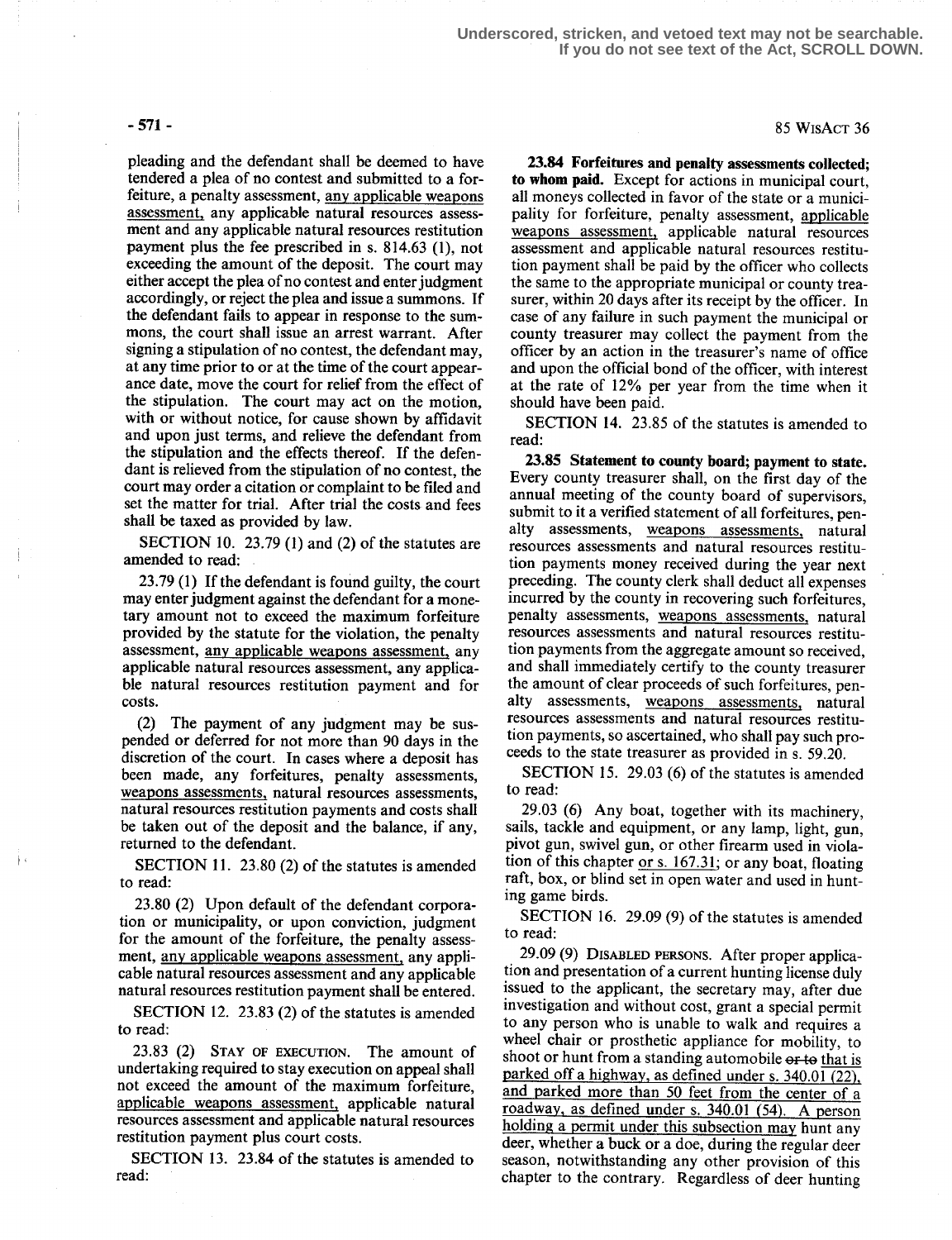### $85 WisACT 36$  - 572 -

party permit limits, any holder of a permit under this section may obtain a party permit deer tag without cost upon application in any area for which a party deer season has been established.

SECTION 17. 29.224 of the statutes is repealed.

SECTION 18. 29.99 (7) of the statutes is amended to read:

29.99 (7) For the violation of s.  $29.224$  (4) (e) or 29.23, or of any statute or administrative rule relating to hunting from an airplane or using an airplane to spot, rally or drive animals for hunting, by a fine of not more than \$1,000 for the first violation and not more than \$2,000 for subsequent violations or imprisonment for not more than 90 days, or both, and by a mandatory 3-year revocation of all hunting, fishing and trapping approvals and, in addition, by payment of a natural resources assessment equal to 75% of the amount of the fine. An airplane used in any such violation of these sections or rules is declared a public nuisance.

SECTION 19. 59.20 (5) (b) of the statutes is amended to read:

59.20 (5) (b) For all court imposed fines and forfeitures required by law to be deposited in the state treasury, the amounts required by s. 165.87 for the penalty assessment surcharge, the amounts required by s. 167.31 (5) for the weapons assessment, the amounts required by s. 973 .045 for the crime victim and witness assistance surcharge, the amounts required by s. 973.055 for the domestic abuse assessment surcharge, the amounts required by s. 346.655 for the driver improvement surcharge, the amounts required by s. 29 .997 for the natural resources assessment surcharge and the amount required by s. 29.998 for natural resources restitution payments, transmit to the state treasurer a statement of all moneys required by law to be paid on the actions so entered during the preceding month on or before the first day of the next succeeding month, certified by personal affidavit endorsed upon or attached thereto, and at the same time pay to the state treasurer the amount thereof.

SECTION 20. 59.395 (5) of the statutes is amended to read:

59.395 (5) Pay monthly to the county treasurer for the use of the state the state's percentage of the fees required to be paid on each civil action, criminal action and special proceeding filed during the preceding month and pay monthly to the county treasurer for the use of the state the percentage of court imposed fines and forfeitures required by law to be deposited in the state treasury, the amounts required by s. 165.87 (2) (b) for the penalty assessment surcharge, the amounts required by s. 167.31 (5) for the weapons assessment, the amounts required by s. 973.045 for the crime victim and witness assistance surcharge, the amounts required by s. 973.055 for the domestic abuse assessment surcharge, the amounts required by s. 346.655 for the driver improvement surcharge, the amounts required under s. 29 .997 (1) (d) for the natu-

ral resources assessment surcharge and the amounts required under s. 29.998 (1) (d) for the natural resources restitution payments . The payments shall be made by the 15th day of the month following receipt thereof.

SECTION 20m. 110.07 (1) (a) 1 and 3 and (b) of the statutes are amended to read:

 $110.07$  (1) (a) 1. Enforce and assist in the administration of this chapter and chs. 166, 194, 218, 341 to 349 and 351, and s. 167.31 (2) (b) to (d) and ch. 350 where applicable to highways, or orders or rules issued pursuant thereto.

3. Have authority to enter any place where vehicles subject to this chapter, s.  $167.31$  (2) (b) to (d) and chs. 194, 218 and 341 to 350 are stored or parked at any time to examine such vehicles, or to stop such vehicles while en route at any time upon the public highways to examine the same and make arrests for all violations thereof.

(b) All municipal judges, judges, district attorneys and law enforcement officers shall assist in enforcing this chapter, s. 167.31 (2) (b) to (d) and chs. 194, 218 and 341 to 351, and orders or rules issued pursuant thereto and shall report to the department the disposition of every uniform traffic citation and complaint issued for cases involving such chapters.

SECTION 21. 167.31 of the statutes is created to read:

167.31 Safe use and transportation of firearms and bows. (1) DEFINITIONS. In this section:<br>(a) "Aircraft" has the meaning gi

"Aircraft" has the meaning given under s. 114.002 (3).

(b) "Encased" means enclosed in a case that is expressly made for the purpose of containing a firearm and that is completely zipped, snapped, buckled, tied or otherwise fastened with no part of the firearm exposed.

(c) "Firearm" means a weapon that acts by force of gunpowder.

(d) "Highway" has the meaning given under s. 340.01 (22) .

(e) "Motorboat" has the meaning given under s. 30.50(6).

(f) "Roadway" has the meaning given under s. 340.01 (54) .

(g) "Unloaded" means any of the following:

1. Having no shell or cartridge in the chamber of a firearm or in the magazine attached to a firearm.

2. In the case of a cap lock muzzle-loading firearm, having the cap removed.

3. In the case of a flint lock muzzle-loading firearm, having the flashpan cleaned of powder.

(h) "Vehicle" has the meaning given under s. 340 .01 (74), and includes a snowmobile, as defined under s. 340.01 (58a).

PROHIBITIONS; MOTORBOATS AND VEHICLES;  $(2)$ HIGHWAYS AND ROADWAYS. (a) Except as provided in sub. (4), no person may place, possess or transport a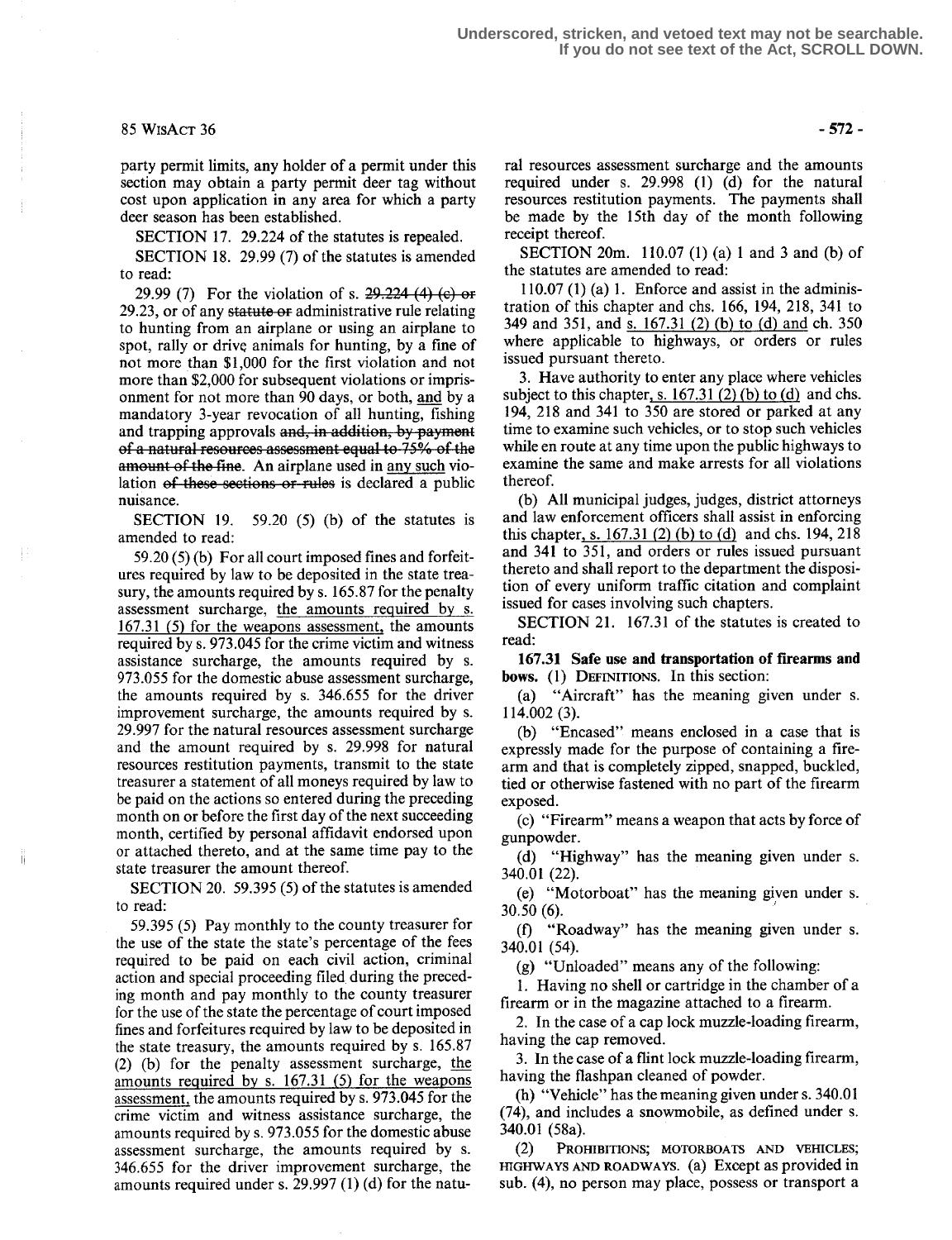firearm, bow or crossbow in or on a motorboat with the motor running, unless the firearm is unloaded or unless the bow or crossbow is unstrung or is enclosed in a carrying case.

(b) Except as provided in sub. (4), no person may place, possess or transport a firearm, bow or crossbow in or on a vehicle, unless the firearm is unloaded and encased or unless the bow or crossbow is unstrung or is enclosed in a carrying case.

(c) Except as provided in sub. (4), no person may load or discharge a firearm or shoot a bolt or an arrow from a bow or crossbow in or from a vehicle.

(d) Except as provided in sub. (4) (a) and (e), no person may discharge a firearm or shoot a bolt or an arrow from a bow or crossbow from or across a highway or within 50 feet of the center of a roadway.

(e) A person who violates pars. (a) to (d) is subject to a forfeiture of not more than \$100.

(3) PROHIBITIONS; AIRCRAFT. (a) Except as provided in sub. (4), no person may place, possess or transport a firearm, bow or crossbow in or on an aircraft, unless the firearm is unloaded and encased or unless the bow or crossbow is unstrung or is enclosed in a carrying case.

(b) Except as provided in sub. (4), no person may load or discharge a firearm or shoot a bolt or an arrow from a bow or crossbow in or from an aircraft.

(c) A person who violates par. (a) or (b) shall be fined not more than \$1,000 or imprisoned not more than 90 days or both.

(4) EXCEPTIONS. (a) Subsections  $(2)$  and  $(3)$  do not apply to any of the following who, in the line of duty, place, possess, transport, load or discharge a firearm in, on or from a vehicle, motorboat or aircraft or discharge a firearm from or across a highway or within 50 feet of the center of a roadway:

1. A peace officer, as defined under s. 939.22 (22).

2. A member of the U.S. armed forces.

3. A member of the national guard.

(b) Subsections  $(2)$   $(a)$ ,  $(b)$  and  $(c)$  and  $(3)$   $(a)$  and (b) do not apply to the holder of a scientific collector permit under s. 29.17 who is using a net gun or tranquilizer gun in an activity related to the purpose for which the permit was issued.

(c) Subsection (2) (b) and (c) does not apply to the holder of a permit under s. 29.09 (9) who is hunting from a standing automobile in accordance with that subsection.

(d) Subsection (2) (b) does not prohibit a person from leaning an unloaded firearm against a vehicle.

(e) Subsection (2) (d) does not apply to a person who is legally hunting small game with a muzzle-loading firearm or with a shotgun loaded with shotshell or chilled shot number BB or smaller, if the surface of the highway or roadway is anything other than concrete or blacktop.

(5) WEAPONS ASSESSMENT. (a) If a court imposes a fine or forfeiture for a violation of this section, the court shall also impose a weapons assessment equal to 75% of the amount of the fine or forfeiture.

(b) If a fine or forfeiture is suspended in whole or in part, the weapons assessment shall be reduced in proportion to the suspension.

(c) If any deposit is made for an offense to which this subsection applies, the person making the deposit shall also deposit a sufficient amount to include the weapons assessment under this subsection. If the deposit is forfeited, the amount of the weapons assessment shall be transmitted to the state treasurer under par. (d). If the deposit is returned, the amount of the weapons assessment shall also be returned.

(d) The clerk of the circuit court shall collect and transmit to the county treasurer the weapons assessment as required under s. 59.395 (5). The county treasurer shall then pay the state treasurer as provided in s. 59 .20 (5) (b). The state treasurer shall deposit all amounts received under this paragraph in the conservation fund to be appropriated under s. 20.370 (3)  $(mu)$ .

SECTION 21g.  $345.11$  (1s) of the statutes is created to read:

345.11 (Is) The uniform traffic citation shall be used by a traffic officer employed under s. 110.07 for a violation of s. 167.31 (2) (b), (c) or (d) when committed on a highway.

SECTION 21r. 345.20 (2) (f) of the statutes is created to read:

345.20 (2) (f) Sections 23.50 to 23.85 apply to actions in circuit court to recover forfeitures and weapons assessments for violations of s. 167.31 (2) (b), (c) or (d). No points may be assessed against the driving record of a person convicted of a violation of s.  $167.31$  (2) (b), (c) or (d). The report of conviction and abstract of court record copy of the citation form shall be forwarded to the department.

SECTION 22. 350.06 of the statutes is repealed.

SECTION 23. 814.60 (2) (f) of the statutes is created to read:

814.60 (2) (f) Weapons assessment imposed by s. 167.31 (5) .

SECTION 24. 814.63 (3) (f) of the statutes is created to read:

814.63 (3) (f) Weapons assessment imposed by s. 167.31 (5).

SECTION 25. 973 .05 (1) and (2) of the statutes are amended to read:

973.05 (1) When a defendant is sentenced to pay a fine, the court may grant permission for the payment of the fine, of the penalty assessment imposed by s. 165.87, the crime victim and witness assistance surcharge under s. 973 .045, any applicable domestic abuse assessment imposed by s. 973.055, any applicable driver improvement surcharge imposed by s. 346.655, any applicable weapons assessment imposed by s. 167.31, any applicable natural resources assessment imposed by s. 29.997 and any applicable natural

### $-573-85$  WisAcT 36